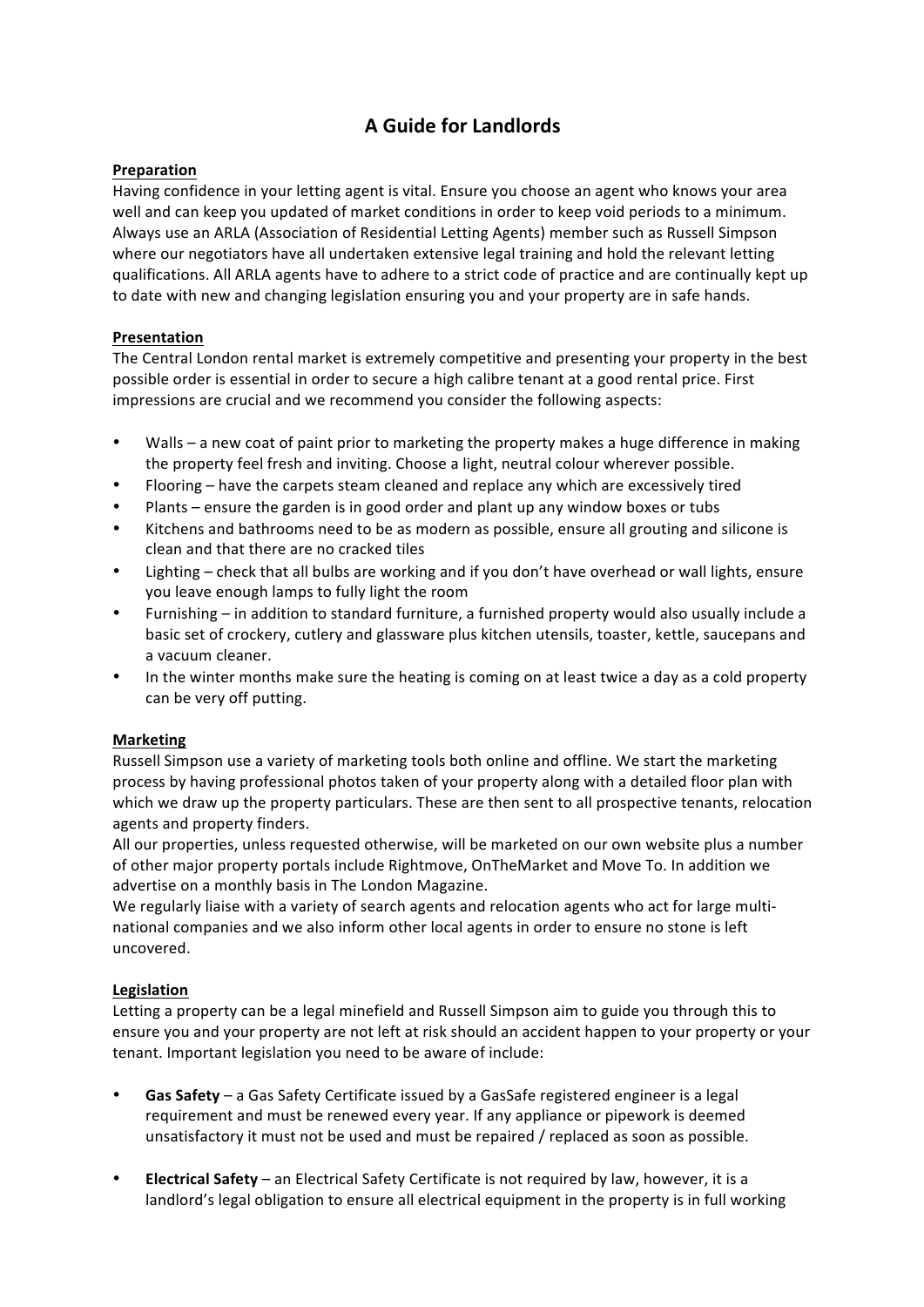order and we therefore recommend a Portable Appliance Test (PAT) is carried out.

- Fire and Furnishings (Fire) (Safety) Regulations 1997 It is a criminal offence punishable by a fine/prison to let a property containing non-compliant furniture. Any furniture made prior to 1950 is exempt and most furniture made after 1990 should be compliant and display the appropriate label confirming its compliance. The furniture which the regulations apply to include sofas, armchairs, scatter cushions, beds, padded headboards, mattresses, pillows and nursery furniture. Furniture which is exempt include carpets, curtains, pillow cases, duvet covers and bed linen.
- **Plug And Socket Regulations 1994** -All plugs must have a safety sheath and the correct fuse. All sockets must comply with the current regulations, which state that they should have an "off" switch and must be flush with the wall.
- **Smoke and Carbon Monoxide Alarm Regulations 2015 All properties must have a smoke** alarm on every level. Carbon monoxide alarms are also required if your property has a solid fuel burning appliance.
- **Energy Performance Certificate** Since 2008 all rental properties must have an EPC prior to being placed on the market.
- **Immigration Act 2014** Landlord's or their agents must now check that their prospective tenants pass the 'Right to Rent' requirements.
- Tax All rental income is taxable and HMRC must be informed that you are letting out your property. Many costs can be offset against your tax bill and recommend you instruct an accountant who, if we are managing your property, we can work with to ensure you minimise your tax payable. If you are managing the property yourself it is crucial that you keep all receipts/invoices of any expenditures relating to the property. Overseas landlords are subject to further regulations and will need to register with HMRC as a Non-Resident Landlord, Russell Simpson can forward you the relevant form required.
- **Tenancy Deposit Scheme** By law all deposits held under an Assured Shorthold Tenancy are required to be registered in a government authorised Tenancy Deposit Protection Scheme. The scheme was introduced to improve the difficult area of deposit disputes and as such, it requires that all tenancies must have a professionally prepared inventory carried out at the commencement. Russell Simpson is happy to recommend some excellent inventory clerks and/or organise the inventory make on your behalf.
- **Insurance** In addition to buildings insurance we highly recommend you also have contents insurance, even for an unfurnished property. Remember to inform your insurance company that the property is being let out as it could invalidate your insurance if you do not. Landlord insurance is also available and we would be happy to help arrange it for you.
- Permissions If your property is subject to a head lease you may need to request permission to sub-let your property and in some cases (for example any Wellcome Trust properties) you and your tenant will need to sign a Licence to Underlet for which there will be a small charge. You should also notify your mortgage lender if applicable.